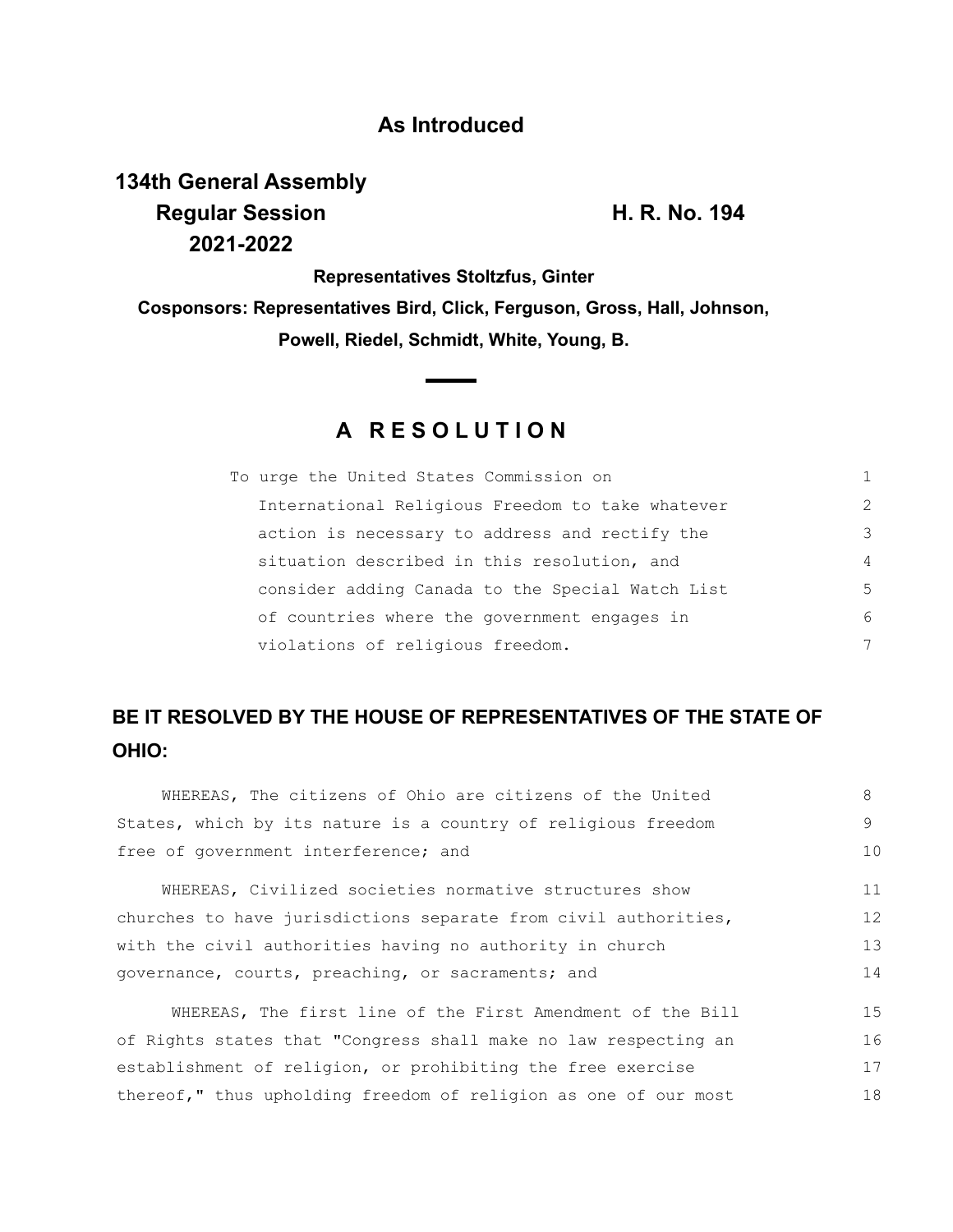#### **H. R. No. 194** Page 2 **As Introduced**

sacred of Rights; and

WHEREAS, The founders themselves elaborated upon and celebrated religious freedom in their writings; and 20 21

WHEREAS, Thomas Jefferson in his letter to the Danbury Baptist Convention, said "Believing with you that religion is a matter which lies solely between Man & his God, that he owes account to none other for his faith or his worship, that the legitimate powers of government reach actions only, & not opinions, I contemplate with sovereign reverence that act of the whole American people which declared that their legislature should "make no law respecting an establishment of religion, or prohibiting the free exercise thereof," thus building a wall of separation between Church & State. Adhering to this expression of the supreme will of the nation in behalf of the rights of conscience, I shall see with sincere satisfaction the progress of those sentiments which tend to restore to man all his natural rights, convinced he has no natural right in opposition to his social duties"; and

WHEREAS, Roger Williams, founder of Rhode Island, believed that any government involvement in the church would corrupt the church and coined the term "separation of church and state" to keep the church safe from government interference; and

WHEREAS, The State of Ohio itself was founded upon similar premises from its inception as a part of the Northwest Territory; and

WHEREAS, The Northwest Ordinance stated in its first article, "No person, demeaning himself in a peaceable and orderly manner, shall ever be molested on account of his mode of worship or religious sentiments in the said territory"; and

WHEREAS, The Northwest Ordinance stated in its third article, "Religion, morality and knowledge, being necessary to 48 49

19

41 42 43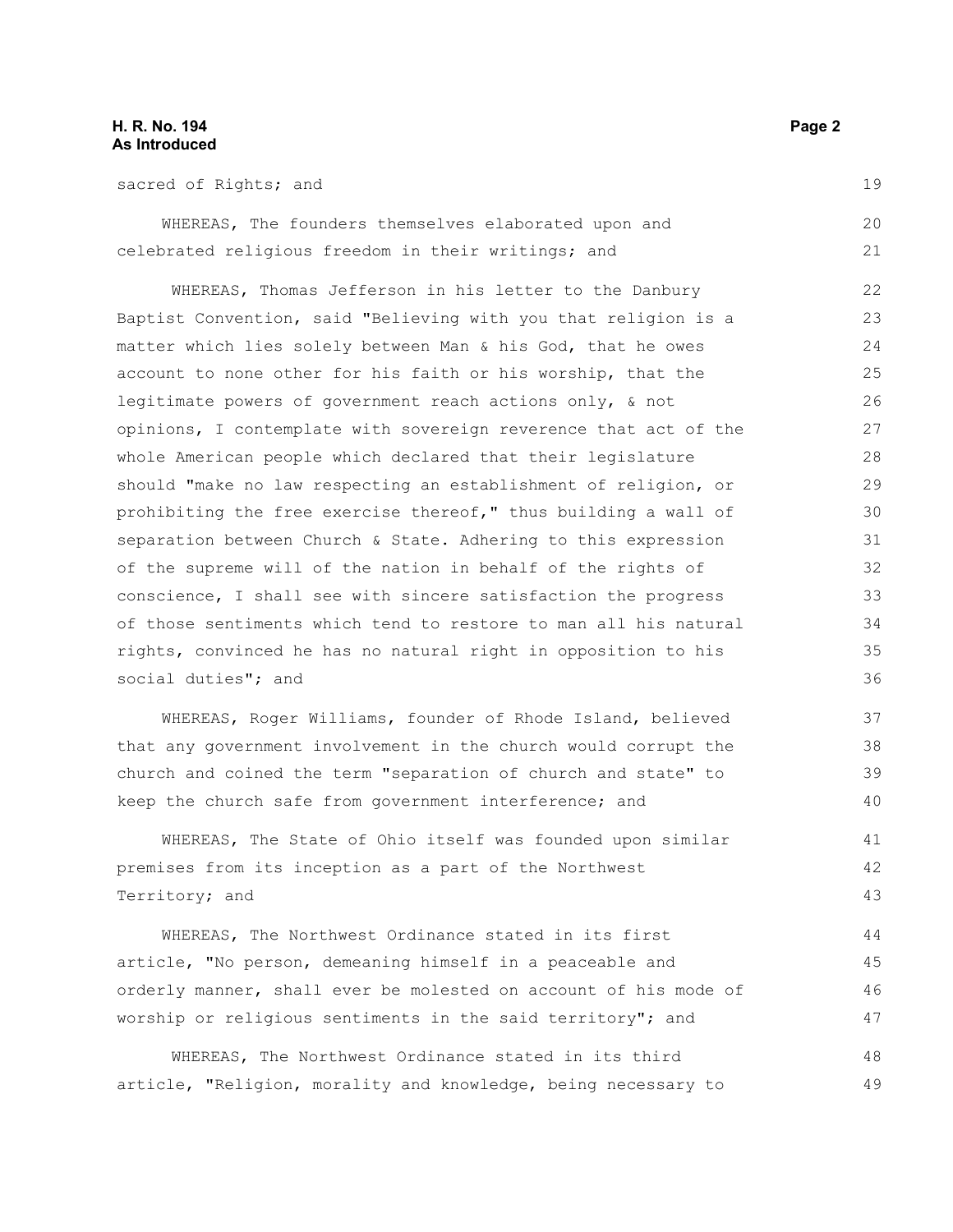#### **H. R. No. 194 Page 3 As Introduced**

good government and the happiness of mankind, schools and the means of education shall forever be encouraged"; and 50 51

WHEREAS, The Ohio Constitution's Bill of Rights states in Article I Section 7, "All men have a natural and indefeasible right to worship Almighty God according to the dictates of their own conscience. No person shall be compelled to attend, erect, or support any place of worship, or maintain any form of worship, against his consent; and no preference shall be given, by law, to any religious society; nor shall any interference with the rights of conscience be permitted. No religious test shall be required, as a qualification for office, nor shall any person be incompetent to be a witness on account of his religious belief; but nothing herein shall be construed to dispense with oaths and affirmations. Religion, morality, and knowledge, however, being essential to good government, it shall be the duty of the general assembly to pass suitable laws to protect every religious denomination in the peaceable enjoyment of its own mode of public worship, and to encourage schools and the means of instruction"; and 52 53 54 55 56 57 58 59 60 61 62 63 64 65 66 67 68

WHEREAS, The citizens of Ohio have a robust system of local religious charity systems; and

WHEREAS, The citizens of Ohio have stood against injustices throughout our history; and

WHEREAS, During the American Civil War, to help rid the nation of the injustice of slavery, the State of Ohio provided the United States government with more than two hundred sixty regiments, upwards of three hundred thousand men, including the prominent Generals McDowell, Buell, Sheridan, McClellan, Sherman, and future President Ulysses S. Grant; and

WHEREAS, Ohio abolitionists played a prominent role in the Underground Railroad, helping thousands escape the bondage of slavery to find freedom, such as our involvement in the 79 80 81

69 70

71 72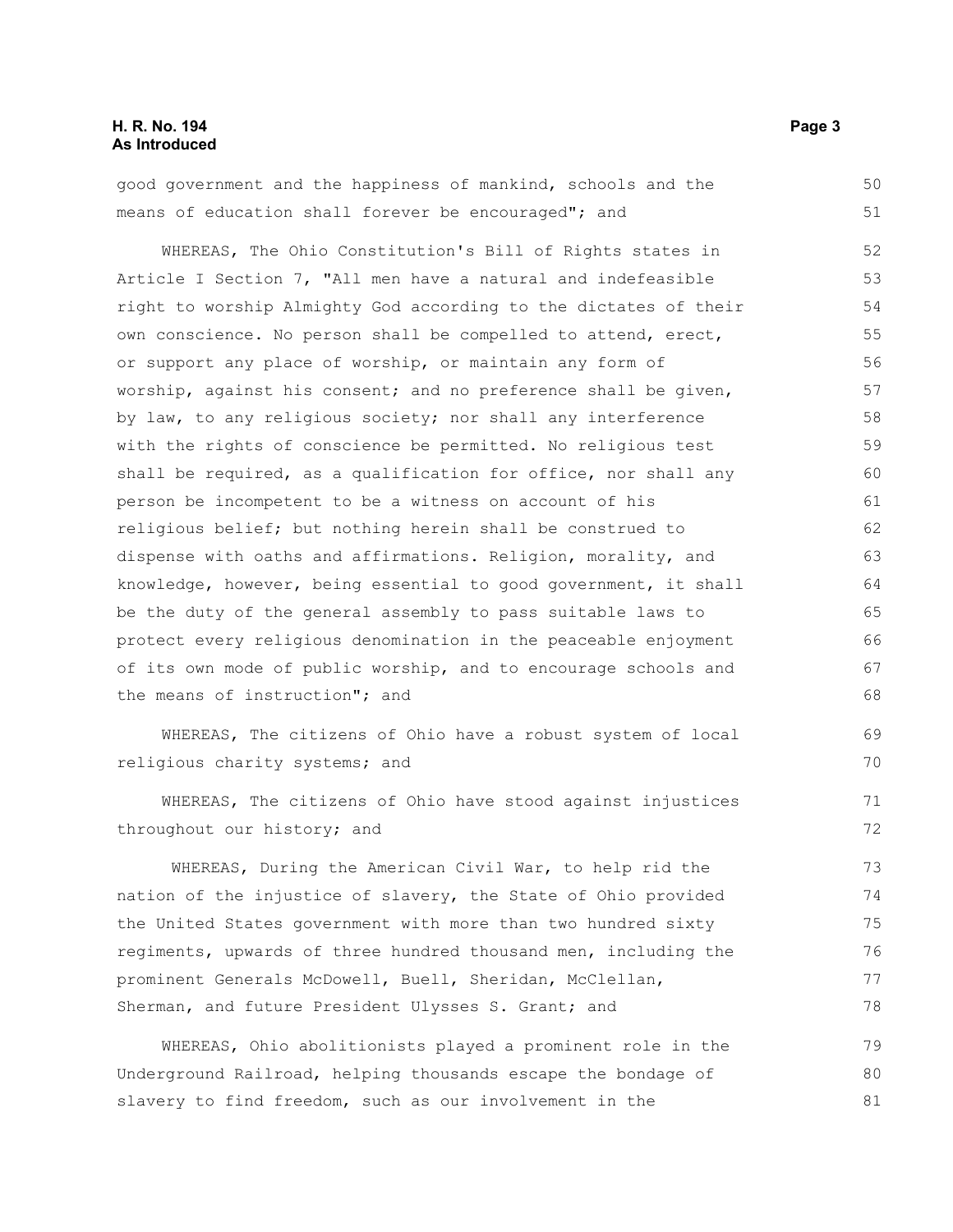#### **H. R. No. 194** Page 4 **As Introduced**

abolition of slavery in the North; and WHEREAS, We, the members of the House of Representatives of the 134th General Assembly of the State of Ohio, are the State representative body of such a freedom-loving people; and WHEREAS, During the COVID-19 emergency, the government of Ohio stood up for religious liberty and exempted religious services from COVID-19 restrictions; and WHEREAS, The State of Ohio has a vested interest in the affairs of Canada, being our neighbor to the North and Ohio's number one trading partner in the world in both imports and exports; and WHEREAS, Ohio's exports to Canada benefit many segments of the economy, and thousands of individual companies, on both sides of the border; and WHEREAS, Indeed Ohio is not alone in valuing freedom. The Canadian Charter of Rights and Freedoms states that "Everyone has the following fundamental freedoms," which include the "freedom of conscience and religion." The arrests and actions described below, taken to enforce overly burdensome and unjustified orders, however, do not seem to live up to this praiseworthy statement; and WHEREAS, We, the members of the House of Representatives of the 134th General Assembly of the State of Ohio, have taken note of the abuses of religious liberty that have gone on throughout the Provinces of Canada during the COVID-19 pandemic; and 82 83 84 85 86 87 88 89 90 91 92 93 94 95 96 97 98 99 100 101 102 103 104 105 106

WHEREAS, Pastor James Coates of Edmonton, Alberta was jailed for thirty-five days and in solitary confinement for seven days straight for holding religious services at a capacity not in keeping with the Public Health Act; and 107 108 109 110

WHEREAS, Brothers Artur and David Pawlowski, pastors from Alberta, Canada were arrested and spent three days in jail for 111 112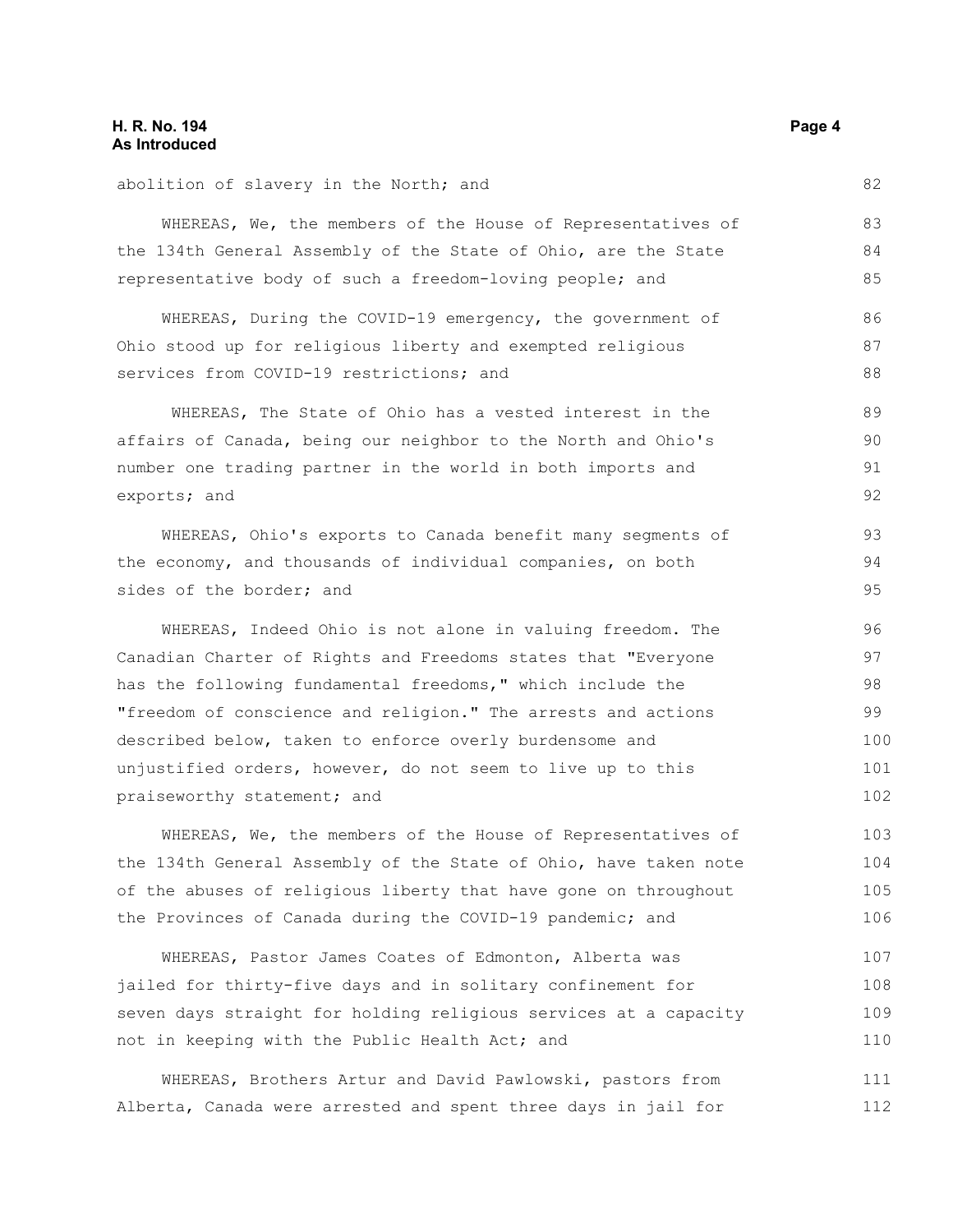#### **H. R. No. 194** Page 5 **As Introduced**

| organizing a church service that ignored COVID-19 social |  |  |  | 113 |
|----------------------------------------------------------|--|--|--|-----|
| distancing rules and mask mandates; and                  |  |  |  | 114 |

Whereas, Pastor Coates, and perhaps other Canadian pastors, have held services in undisclosed locations, essentially going underground, in order to avoid persecution by government authorities, and to allay congregant's fears; and 115 116 117 118

WHEREAS, Pastor Tobias Tissen of Steinbach, Manitoba, was arrested for holding an outdoor service that violated a health order that prohibited gatherings of more than five people; and

WHEREAS, Under Province of Alberta health orders, in-person faith group meetings, and other religious gatherings, have been prohibited in private homes while the emergency is in effect, thus intruding into the most sacred liberties of its citizens, those of religious freedom and privacy; and 122 123 124 125 126

WHEREAS, All of the Canadian provinces have at times prohibited religious gatherings outright, or have limited the size of religious gatherings, and many provinces still have severe size limitations on religious gatherings either held indoors or outdoors, punishable by harassment, fines, and jail time of faith leaders, thus limiting the parishioners' or members' ability to attend the assembly of their choice, and generally limiting religious liberty; and 127 128 129 130 131 132 133 134

WHEREAS, On December 8, 2021, Canada's Senate Bill C-4 received royal assent and became law. This act is overly broad in scope and has potential negative implications for religious liberties and expression, including a prison sentence of up to five years for merely expressing a biblical view of marriage, thus restricting the ability of religious leaders from expressing sincerely held religious beliefs on marriage and sexuality; and 135 136 137 138 139 140 141 142

WHEREAS, In 1998, the Congress of the United States

119 120 121